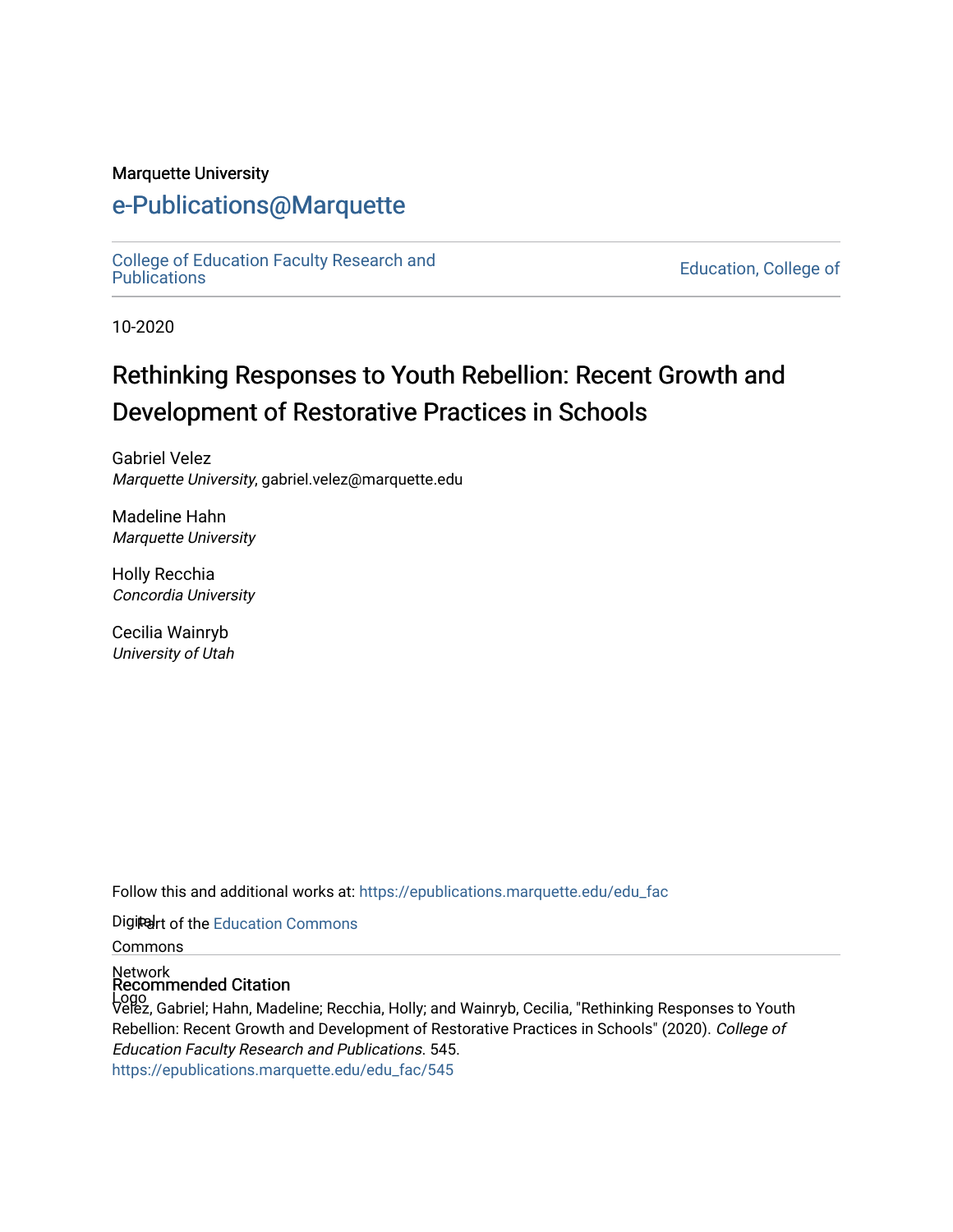**Marquette University**

## **e-Publications@Marquette**

#### *Education Faculty Research and Publications/College of Education*

*This paper is NOT THE PUBLISHED VERSION***.**  Access the published version via the link in the citation below.

*Current Opinion in Psychology*, Vol. 35 (October 2020): 36-40[. DOI.](https://doi.org/10.1016/j.copsyc.2020.02.011) This article is © Elsevier and permission has been granted for this version to appear in [e-Publications@Marquette.](http://epublications.marquette.edu/) Elsevier does not grant permission for this article to be further copied/distributed or hosted elsewhere without express permission from Elsevier.

# Rethinking Responses to Youth Rebellion: Recent Growth and Development of Restorative Practices in Schools

Gabriel Velez Marquette University, College of Education, Milwaukee, WI Madeline Hahn Marquette University, College of Education, Milwaukee, WI Holly Recchia Concordia University, Department of Education, Montreal, Quebec Cecilia Wainryb University of Utah, Salt Lake City, UT

#### Abstract

Adolescence has historically been framed as a time of rebellion and protest, with traditional responses in school applying punitive frameworks. In this article, we review recent psychological work on the restorative practices movement in schools as an alternative to how to respond to young people. This changing framework has implications for their development processes and can reframe some forms of rebellion as productive. We first more fully define what restorative justice entails and theoretical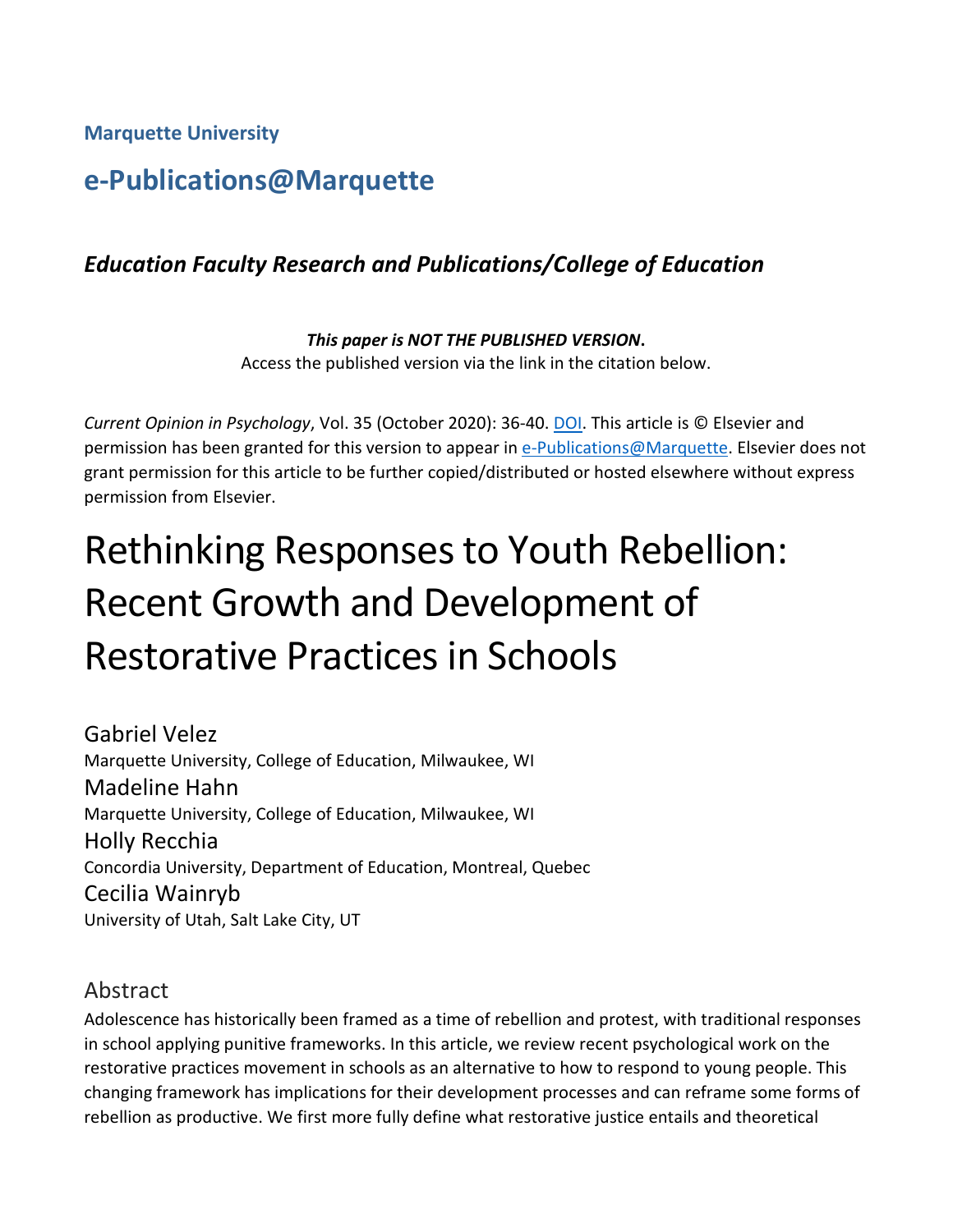developments in this area. We then move to outlining interventions, programs, and associated outcomes. Finally, we end with future directions and research opportunities for psychologists.

### **Introduction**

Traditionally, school systems have employed repressive, retributive systems in handling student behavior: reasserting adult authority and social hierarchies, meting out punitive consequences, increasing surveillance, and employing zero-tolerance policies [\[1](https://www.sciencedirect.com/science/article/pii/S2352250X20300282?via%3Dihub#bib0005)[,2,](https://www.sciencedirect.com/science/article/pii/S2352250X20300282?via%3Dihub#bib0010)3<sup>•</sup>]. Yet, both theoretically and empirically, these reactions to young people have a host of negative implications and feed into social inequities as students from marginalized backgrounds are disproportionately targeted  $[4,5,6^{\circ},7]$  $[4,5,6^{\circ},7]$  $[4,5,6^{\circ},7]$  $[4,5,6^{\circ},7]$ . When young people rebel or push back on expectations of conformity and assimilation—a developmentally appropriate response to unjust and unequal systems—they are criminalized and further marginalized [\[8\]](https://www.sciencedirect.com/science/article/pii/S2352250X20300282?via%3Dihub#bib0040). These discrepancies feed into achievement gaps and broader inequalities through psychological mediators such as perceptions of school equity, school belonging, and classroom behaviors [\[9\]](https://www.sciencedirect.com/science/article/pii/S2352250X20300282?via%3Dihub#bib0045).

Partly in response to these concerns, there has been a growing movement in educational settings to incorporate restorative practices: re-orientating toward participatory decision-making, focusing on building relationships, and reconceptualizing discipline to address and repair (rather than punish) the harm caused [\[10\]](https://www.sciencedirect.com/science/article/pii/S2352250X20300282?via%3Dihub#bib0050). Restorative practices have been propelled by local administrators, parents, and young people themselves. Since 2000, they have been implemented in schools across more than 25 of the United States and numerous institutions in Europe, Oceania, and Asia [\[11•](https://www.sciencedirect.com/science/article/pii/S2352250X20300282?via%3Dihub#bib0055)[,12](https://www.sciencedirect.com/science/article/pii/S2352250X20300282?via%3Dihub#bib0060)[,13](https://www.sciencedirect.com/science/article/pii/S2352250X20300282?via%3Dihub#bib0065)[,14](https://www.sciencedirect.com/science/article/pii/S2352250X20300282?via%3Dihub#bib0070)[,15••](https://www.sciencedirect.com/science/article/pii/S2352250X20300282?via%3Dihub#bib0075)[,16\]](https://www.sciencedirect.com/science/article/pii/S2352250X20300282?via%3Dihub#bib0080). In some instances, these movements have emerged from young people's own rejection of systems that perpetuate inequality and injustice [\[17\]](https://www.sciencedirect.com/science/article/pii/S2352250X20300282?via%3Dihub#bib0085). They have also been proposed to be promising approaches for preventing youth radicalization and engagement in violence [\[18](https://www.sciencedirect.com/science/article/pii/S2352250X20300282?via%3Dihub#bib0090),19°].

Psychologists have increasingly been engaged in promoting restorative practices inside and outside of schools [\[3•](https://www.sciencedirect.com/science/article/pii/S2352250X20300282?via%3Dihub#bib0015)[,20,](https://www.sciencedirect.com/science/article/pii/S2352250X20300282?via%3Dihub#bib0100)[21](https://www.sciencedirect.com/science/article/pii/S2352250X20300282?via%3Dihub#bib0105)[,22••\]](https://www.sciencedirect.com/science/article/pii/S2352250X20300282?via%3Dihub#bib0110). This work builds on decades of research internationally, particularly in Australia and Scotland, demonstrating that among other psychosocial benefits, participants in restorative justice have positive experiences, feel safer in schools [\[23\]](https://www.sciencedirect.com/science/article/pii/S2352250X20300282?via%3Dihub#bib0115), experience increased school connectedness, and have lower rates of suspensions and expulsions [\[2,](https://www.sciencedirect.com/science/article/pii/S2352250X20300282?via%3Dihub#bib0010)[16\]](https://www.sciencedirect.com/science/article/pii/S2352250X20300282?via%3Dihub#bib0080). Psychologists have contributed to theoretical development, evaluating implementation, building understandings of challenges (e.g. lack of training or adult attitudes  $[24,25]$  $[24,25]$ , and measuring impacts.

## Restorative Practices in Schools

Broadly, restorative practices in schools have traditionally entailed a reorientation of relations among students, between students and adults, and among adults [22<sup>\*\*</sup>[,26](https://www.sciencedirect.com/science/article/pii/S2352250X20300282?via%3Dihub#bib0130),27<sup>\*</sup>]. Harm between community members is prevented and addressed through emphasizing interconnectedness, relationships, inclusion, dialogue, and repair [3[,28\]](https://www.sciencedirect.com/science/article/pii/S2352250X20300282?via%3Dihub#bib0140). As applied in schools, it can involve multiple elements and processes: regular community-building circles to establish trust and collective bonds; reactive circles that bring together the community to discuss harms; and restorative conferences to address serious incidents or patterns of harm [29°]. While much of the current literature does not delve into psychological issues, a restorative approach to harm in schools inherently encompasses developmental processes such as youths' understanding harm in relation to human nature, why and how harm is done, how justice is best achieved, and the possibility of reconciliation [\[30\]](https://www.sciencedirect.com/science/article/pii/S2352250X20300282?via%3Dihub#bib0150).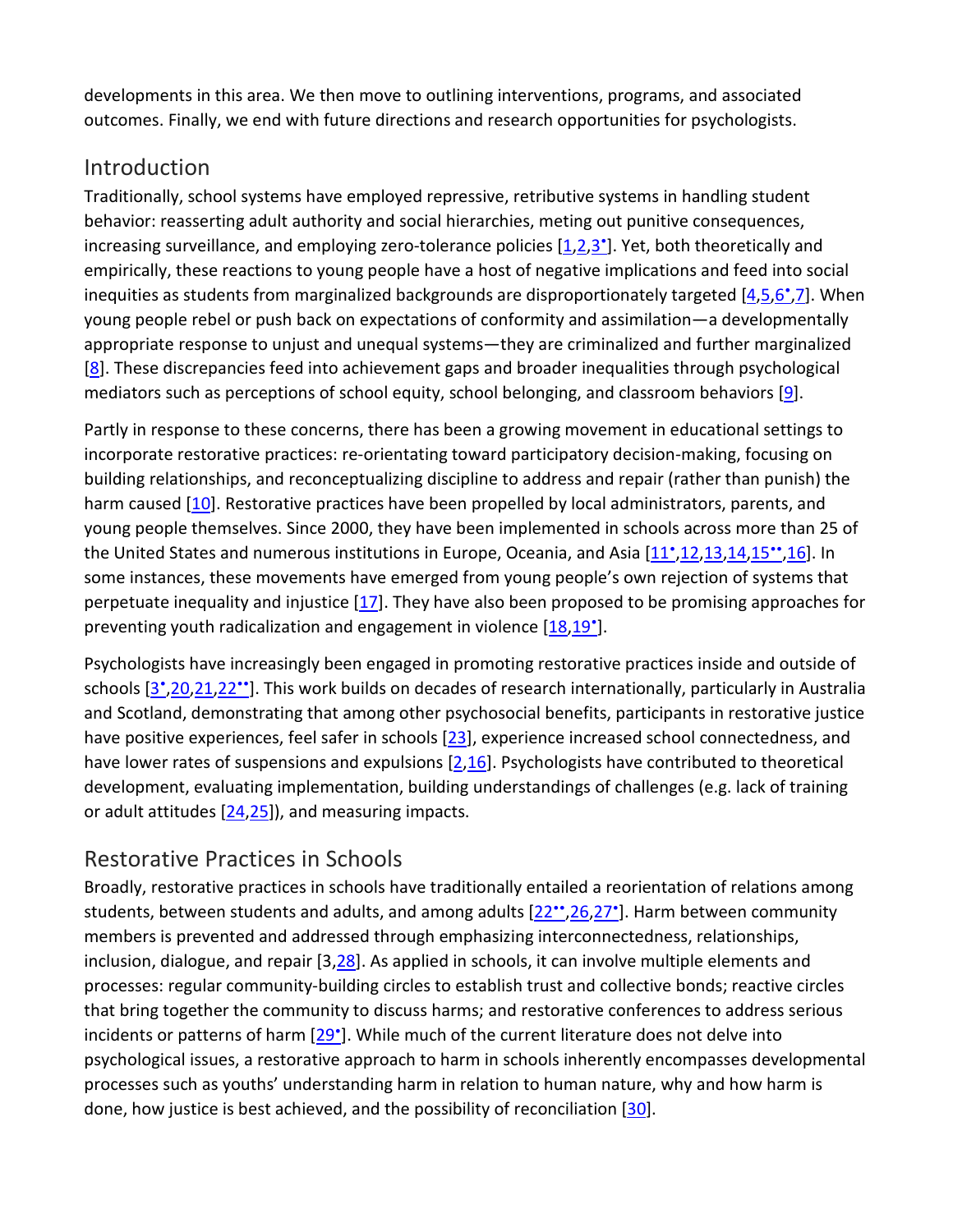#### Psychology and Theoretical Development

Restorative justice has been a part of indigenous cultures and some school settings for decades [\[31\]](https://www.sciencedirect.com/science/article/pii/S2352250X20300282?via%3Dihub#bib0155). More recently, there has been further theoretical development from a psychological lens  $[32^{\bullet\bullet}]$ . The agency and voice of students in restorative approaches is argued to bolster perceptions of justice and fairness in schools [\[22••](https://www.sciencedirect.com/science/article/pii/S2352250X20300282?via%3Dihub#bib0110)[,26,](https://www.sciencedirect.com/science/article/pii/S2352250X20300282?via%3Dihub#bib0130)[27•\]](https://www.sciencedirect.com/science/article/pii/S2352250X20300282?via%3Dihub#bib0135), which in turn contributes to student well-being and engagement [3',33"]. Paired with accountability and inclusiveness, these outcomes may then promote the development of emotional competence, interpersonal skills, and belonging [\[34\]](https://www.sciencedirect.com/science/article/pii/S2352250X20300282?via%3Dihub#bib0170). A positive feedback loop is created as peer-to-peer and student-to-adult relationships become stronger, which further motivates engagement and improves school climate [33<sup>••</sup>]. Multiple psychological theories have been used to bolster this framework: Glasser's choice theory [\[35\]](https://www.sciencedirect.com/science/article/pii/S2352250X20300282?via%3Dihub#bib0175), as restorative justice taps into the human need to belong through a focus on relationships and interconnectedness [\[36\]](https://www.sciencedirect.com/science/article/pii/S2352250X20300282?via%3Dihub#bib0180); and affective script psychology, due to the structured space for recognizing and expressing emotion, a motivator of thought, perception, and behavior  $[37]$ .

Ortega and colleagues [\[38\]](https://www.sciencedirect.com/science/article/pii/S2352250X20300282?via%3Dihub#bib0190) have proposed a theoretical model linking environmental and personal factors to the psychological processes underlying teachers and administrators' perceptions of, and commitment to, implementing restorative practices. Their framework involves a feedback loop linking context to psychological engagement and then back to context: neighborhood and school climate can support or inhibit internal motivation to buy into restorative practices; the perceptions of these environments then affect adults' consistency, commitment, and implementation; finally, these orientations contribute to a school climate that is either more or less conducive to this alternative approach to handling relations.

Scholars increasingly assert that restorative justice cannot simply be seen as a set of tools or strategies to implement, but rather a cultural shift across a school [39<sup>°</sup>, 40]. Thus, a whole-school approach prioritizes involving all actors and their relationships, including among teachers and administrators. Shifting the broader culture of an institution involves addressing individual motivation, attitudes, and behaviors, as well as social interaction, curriculum, pedagogical practices, neighborhood contexts (i.e., norms and values) and educational systems (e.g., the focus on high stakes testing [\[41](https://www.sciencedirect.com/science/article/pii/S2352250X20300282?via%3Dihub#bib0205)[,42\]](https://www.sciencedirect.com/science/article/pii/S2352250X20300282?via%3Dihub#bib0210)). The emphasis on whole-school implementation has been bolstered by longitudinal research demonstrating how such an approach can shift institutional climate and filter through relationships to promote individuals' senses of belonging and decrease incidents of harm in schools [22",43"].

#### Empirical Research

The research on whole-school implementation of restorative practices is one part of an expanding literature investigating interventions and programs in schools [\[2\]](https://www.sciencedirect.com/science/article/pii/S2352250X20300282?via%3Dihub#bib0010). The gap between research and practice, however, poses considerable challenges. Theoretically, restorative practices hold much potential for changing the experiences and trajectories of students, but implementing it effectively can be complex [\[2](https://www.sciencedirect.com/science/article/pii/S2352250X20300282?via%3Dihub#bib0010)[,44\]](https://www.sciencedirect.com/science/article/pii/S2352250X20300282?via%3Dihub#bib0220). Furthermore, both research and implementation are deeply, inherently linked to context. Schools are shaped by community dynamics, interpersonal relations, broader systems, and the lives and experiences of individuals within them [\[45\]](https://www.sciencedirect.com/science/article/pii/S2352250X20300282?via%3Dihub#bib0225). Therefore, studying restorative practices and applying insights to school settings requires careful attention to the environment, people, culture, and history of the specific community [\[46](https://www.sciencedirect.com/science/article/pii/S2352250X20300282?via%3Dihub#bib0230)[,47\]](https://www.sciencedirect.com/science/article/pii/S2352250X20300282?via%3Dihub#bib0235).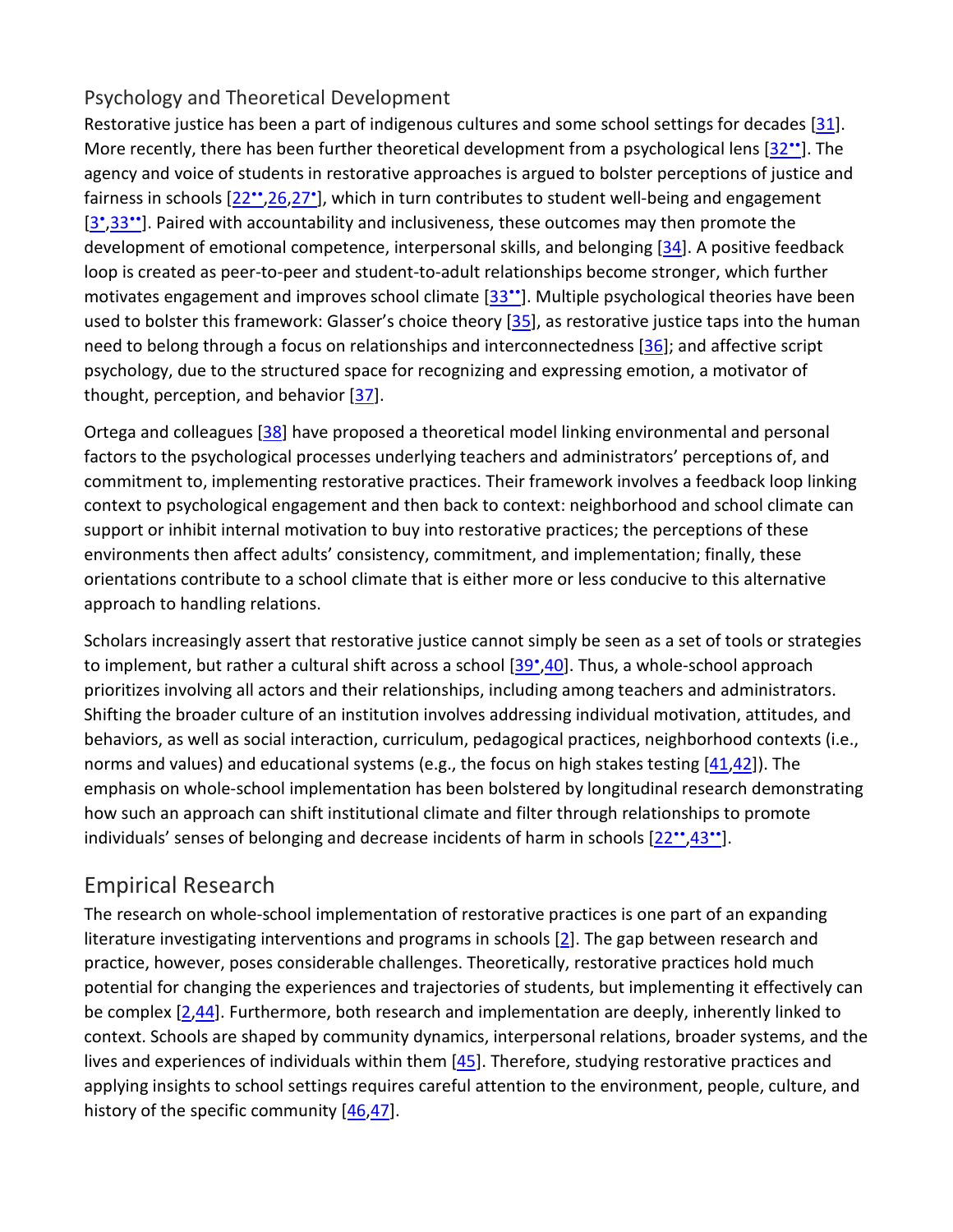Still, recent research provides a number of broad and valuable takeaways. First, educators' beliefs and attitudes matter. Some teachers and administrators struggle to view restorative approaches as effective [\[48\]](https://www.sciencedirect.com/science/article/pii/S2352250X20300282?via%3Dihub#bib0240) or have deeply engrained beliefs about discipline and student/adult relationships based on their own experiences and cultural contexts [\[25,](https://www.sciencedirect.com/science/article/pii/S2352250X20300282?via%3Dihub#bib0125)[49\]](https://www.sciencedirect.com/science/article/pii/S2352250X20300282?via%3Dihub#bib0245). Educators' orientations and attitudes have also been linked to how students themselves experience and respond to restorative justice in their schools  $[27^{\circ}].$ 

Second, restorative practices may positively influence how both adults and students experience their schools and the social climates within them. There is mounting evidence that when these approaches are effectively implemented, relationships in a school become stronger [\[50\]](https://www.sciencedirect.com/science/article/pii/S2352250X20300282?via%3Dihub#bib0250). Teachers feel more connected to students, while students also note closer bonds with others [\[2](https://www.sciencedirect.com/science/article/pii/S2352250X20300282?via%3Dihub#bib0010)[,38](https://www.sciencedirect.com/science/article/pii/S2352250X20300282?via%3Dihub#bib0190),51\*[,52](https://www.sciencedirect.com/science/article/pii/S2352250X20300282?via%3Dihub#bib0260)[,53\]](https://www.sciencedirect.com/science/article/pii/S2352250X20300282?via%3Dihub#bib0265). One proposed underlying mechanism is restorative practices bolster mutual feelings of respect and trust [27\*,[54\]](https://www.sciencedirect.com/science/article/pii/S2352250X20300282?via%3Dihub#bib0270). For students, these experiences of others can promote a sense of belonging and a belief that adults' treatment and discipline of students is more just, even when gaps in discipline are not changed [\[52,](https://www.sciencedirect.com/science/article/pii/S2352250X20300282?via%3Dihub#bib0260)[55](https://www.sciencedirect.com/science/article/pii/S2352250X20300282?via%3Dihub#bib0275),56\*]. Implementation of restorative practice also bolsters teachers' and students' perceptions of school safety [\[2](https://www.sciencedirect.com/science/article/pii/S2352250X20300282?via%3Dihub#bib0010),3',51'].

Third, there is some indication restorative practices may influence students' orientations and conceptions of self, though less research has focused specifically on their experiences. One recent study found students with greater exposure to restorative practices in school reported expecting to go further in their studies, while another found greater social emotional competencies and social skills [\[43••,](https://www.sciencedirect.com/science/article/pii/S2352250X20300282?via%3Dihub#bib0215)[57\]](https://www.sciencedirect.com/science/article/pii/S2352250X20300282?via%3Dihub#bib0285). Adolescent students may also feel more confident in handling interpersonal conflict, though this evidence is mixed [27'].

Fourth, recent research has bolstered theoretical claims restorative practices lead to behavioral changes in students. Importantly, much of this work focuses on lowered suspensions, expulsions, and behavioral incidents, which are also influenced by the orientations and actions of adults  $[3^{\bullet}, 22^{\bullet \bullet}, 43^{\bullet \bullet}]$ . Still, some recent studies have found fewer disciplinary events  $[57]$ , reductions in bullying  $[43^{\bullet\bullet}]$ , and a decreased need for intervention in interpersonal conflict [27\*[,49\]](https://www.sciencedirect.com/science/article/pii/S2352250X20300282?via%3Dihub#bib0245). A recent random control trial conducted over two years, however, did not find fewer suspensions or incidents of violence in schools implementing restorative practices [51<sup>°</sup>].

This literature also points toward factors in implementation and school conditions that may bolster efficacy [\[58\]](https://www.sciencedirect.com/science/article/pii/S2352250X20300282?via%3Dihub#bib0290). Restorative practices should be integrated into a school as a long-term and continual process, rather than simply a tool kit [\[49\]](https://www.sciencedirect.com/science/article/pii/S2352250X20300282?via%3Dihub#bib0245). Not only are there deep attitudinal shifts that must take place among students and teachers, but there are also barriers in the school systems themselves. These challenges include political pressures and expectations of merely employing curriculum and strategies based on restorative approaches instead of building relationships and changing cultures [\[1,](https://www.sciencedirect.com/science/article/pii/S2352250X20300282?via%3Dihub#bib0005)[25](https://www.sciencedirect.com/science/article/pii/S2352250X20300282?via%3Dihub#bib0125)[,59\]](https://www.sciencedirect.com/science/article/pii/S2352250X20300282?via%3Dihub#bib0295). Additionally, students must be psychologically connected to the process: feeling they have voice and agency in their school and the restorative practices themselves. Engaging students entails not only making sure they are genuinely being listened to by peers and adults during circles, but also facilitating their ownership and leadership in these settings [\[17](https://www.sciencedirect.com/science/article/pii/S2352250X20300282?via%3Dihub#bib0085)[,54\]](https://www.sciencedirect.com/science/article/pii/S2352250X20300282?via%3Dihub#bib0270).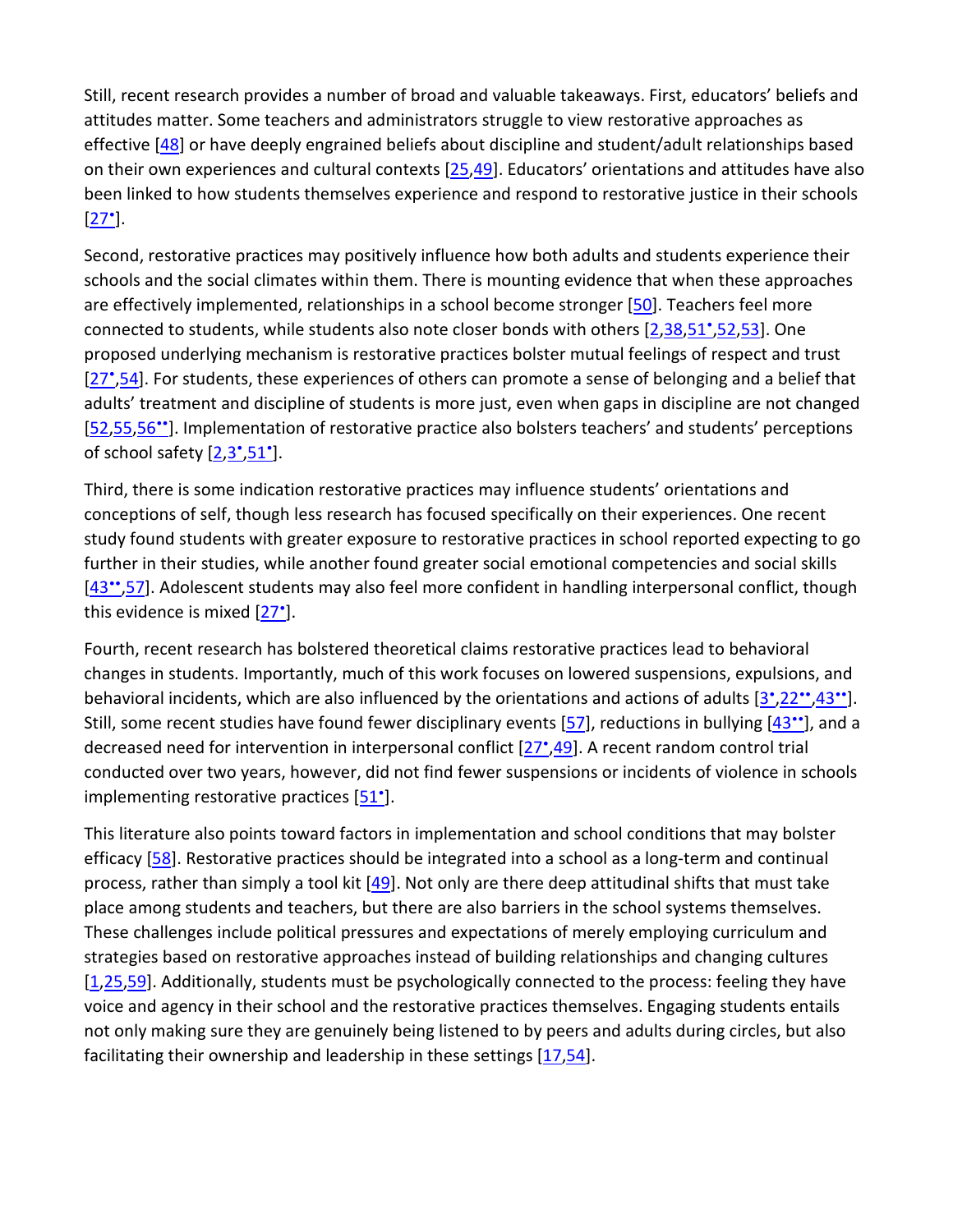#### Future Directions

Further research and theoretical development with social and cultural lenses could support efforts to more widely and effectively implement restorative practices. First, much of the current literature has not been subject to preregistration, randomization, or rigorous multi-method design [\[2](https://www.sciencedirect.com/science/article/pii/S2352250X20300282?via%3Dihub#bib0010),43<sup>\*\*</sup>[,54\]](https://www.sciencedirect.com/science/article/pii/S2352250X20300282?via%3Dihub#bib0270). One recent extensive study employed a random control trial and found results in line with much of the other research [51<sup>•</sup>], but further development and iterative research designs would help bolster understandings of within-school changes and broader implications [\[60\]](https://www.sciencedirect.com/science/article/pii/S2352250X20300282?via%3Dihub#bib0300).

Second, student voice—particularly through qualitative methods—is seldom examined in the research [56\*]. It is crucial to take into account how young people of different ages and with different life histories make meaning of their experiences in school, as well as links with their social, cognitive, and neurological development [\[61\]](https://www.sciencedirect.com/science/article/pii/S2352250X20300282?via%3Dihub#bib0305). The current literature on restorative practices in schools generally indicates student approval is correlated with feeling ownership and being listened to [\[2\]](https://www.sciencedirect.com/science/article/pii/S2352250X20300282?via%3Dihub#bib0010). A next step would be further research to explore young people's shifting beliefs, understandings, motivations, and emotions within their dynamic, lived experiences of restorative practices [\[47\]](https://www.sciencedirect.com/science/article/pii/S2352250X20300282?via%3Dihub#bib0235). Contextualized study could also address a concern with the flexibility and variance in implementation of restorative practices  $[33"$ .

Relatedly, beyond the current focus on engagement and motivation, applying psychological scholarship on development—in addition to education and instructional perspectives—to restorative practices in school is critical for deeper understandings. Moral development can offer much insight into how teachers and students understand and judge harm [\[62\]](https://www.sciencedirect.com/science/article/pii/S2352250X20300282?via%3Dihub#bib0310), make attributions about themselves and others as imperfect but nonetheless moral people [\[63\]](https://www.sciencedirect.com/science/article/pii/S2352250X20300282?via%3Dihub#bib0315), and envision possibilities for redemption and repair; all of which are critical to understanding the experience and engagement with restorative practices. For example, recent research on youth perceptions of justice could be harnessed to better understand students' experiences. One study found adolescents who were more likely to attribute internal causes for crime were more likely to advocate for harsher punishments [\[64\]](https://www.sciencedirect.com/science/article/pii/S2352250X20300282?via%3Dihub#bib0320), while another found greater perspective taking was connected to less support for punitive responses [\[65\]](https://www.sciencedirect.com/science/article/pii/S2352250X20300282?via%3Dihub#bib0325). Taken together, these findings may point toward not simply of implementing restorative practices in schools, but also integrating them with interventions that target [empathy](https://www.sciencedirect.com/topics/psychology/empathy) and perspective-taking and support students in exploring notions of accountability, justice, blame, [forgiveness,](https://www.sciencedirect.com/topics/psychology/forgiveness) and reconciliation in the aftermath of harm. Broadly, future research on restorative practices in schools could employ developmental and moral frameworks to better understand underlying processes and the psychological and cultural influences across societal contexts [\[66\]](https://www.sciencedirect.com/science/article/pii/S2352250X20300282?via%3Dihub#bib0330). This would also help address the limitation of much of the emerging literature that is solely focused on the United States.

#### **Conclusion**

Adolescence is a prime time in the life course for rebellion and questioning of social norms and practices as young people become increasingly aware of injustices and critical of structures that constrain their sense of choice and freedom [\[64\]](https://www.sciencedirect.com/science/article/pii/S2352250X20300282?via%3Dihub#bib0320). Restorative practices are a burgeoning movement in schools partly in response to inequality and inequities in the school system and discipline practices. In some cases, they have been driven by youth activists in order to push back and reject current ways of operating [\[17\]](https://www.sciencedirect.com/science/article/pii/S2352250X20300282?via%3Dihub#bib0085). In others, they have become an effective way to channel youths' agentic capacities into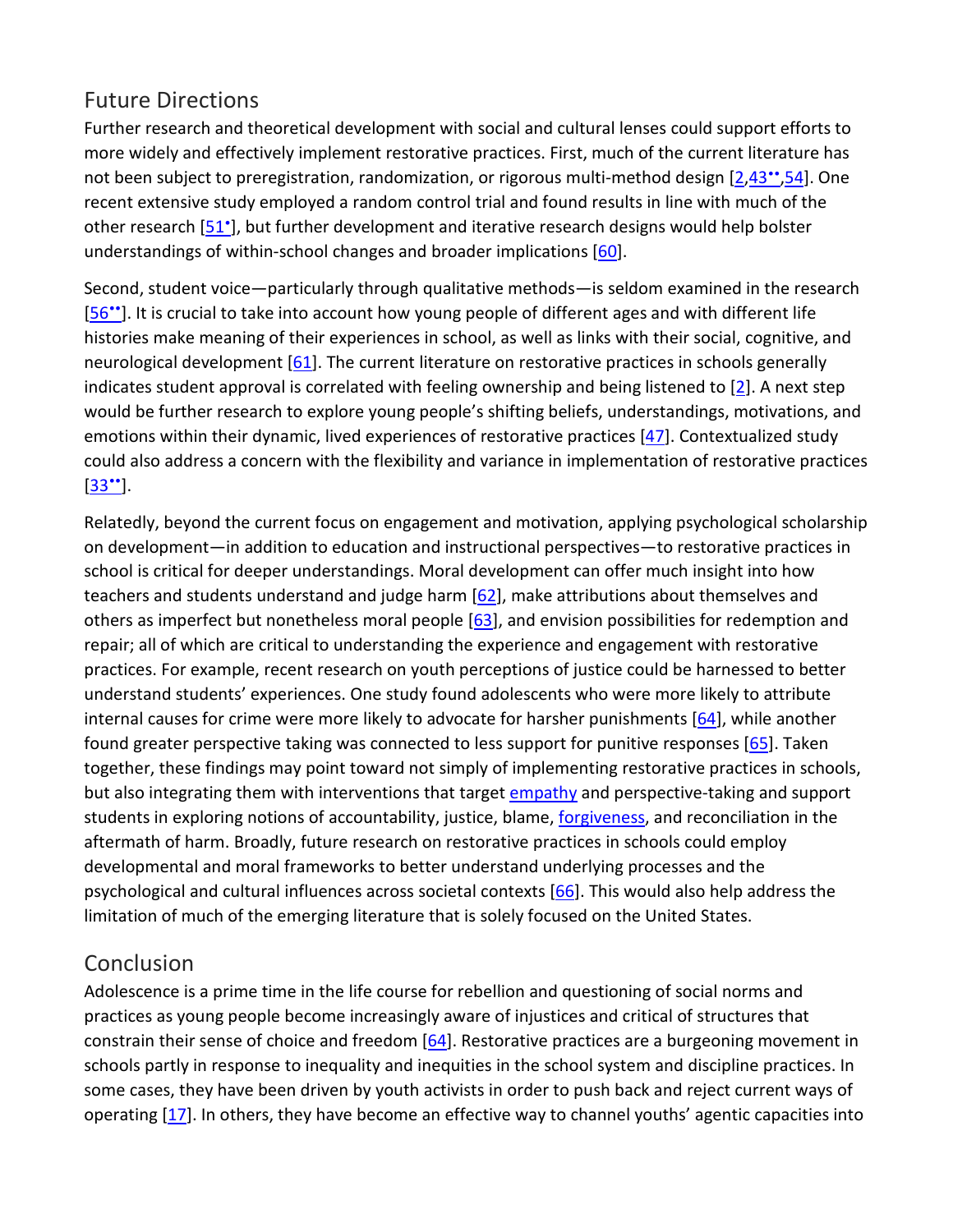prosocial action and protest, rather than violence or civic disengagement [3<sup>\*</sup>[,18\]](https://www.sciencedirect.com/science/article/pii/S2352250X20300282?via%3Dihub#bib0090). Therefore, developing cultures that are restorative and focused on community-building could be one approach to harnessing youth resistance and their developing sense of autonomy and agency into transformative action.

#### Declaration of interests

The authors declare that they have no known competing financial interests or personal relationships that could have appeared to influence the work reported in this paper.

#### References

- 1 K.R. Crowe. *Perceptions of Restorative Justice in Urban High Schools.* Ed.D. Brandman University (2018)
- 2 T. Fronius, H. Persson, S. Guckenburg, N. Hurley, A. Petrosino. *Restorative Justice in US Schools: A Research Review.* West Ed Justice and Prevention Training Center (2016)
- 3• M. Lyubansky, D. Barter. **Restorative justice in schools: theory, implementation, and realistic expectations.** M. Njoku, L. Jason, B. Johnson (Eds.), *The Psychology of Peace Promotion*, Springer (2019), pp. 309-328

Authors present an argument for restorative justice in schools by detailing the history of its development, what it entails in school settings, and implementation challenges. They then end with a case study of when this approach was used effectively in response to student protest.

- 4 R. Hinze-Pifer, L. Sartain. **Rethinking universal suspension for severe student behavior.** *Peabody J Educ*, 93 (2018), pp. 228-243
- 5 E.W. Morris, B.L. Perry. **The punishment gap: School suspension and racial disparities in achievement.** *Social Probl*, 63 (2016), pp. 68-86
- 6• G.W. Ritter, K.P. Anderson. **Examining disparities in student discipline: Mapping inequities from infractions to consequences.** *Peabody J Educ*, 93 (2018), pp. 161-173 Using seven years of data from Arkansas public schools, the authors find that black students are at a higher risk for being cited for minor infractions and for expulsion. The findings highlight the racial/ethnic inequities in current discipline systems.
- 7 R.J. Skiba, D.J. Losen. **From reaction to prevention: Turning the page on school discipline.** *American Educator*, 39 (2016), p. 4
- 8 P.L. Carter, R. Skiba, M.I. Arredondo, M. Pollock. **You can't fix what you don't look at: Acknowledging race in addressing racial discipline disparities.** *Urban Educ*, 52 (2017), pp. 207- 235
- 9 J.H. Bottiani, C.P. Bradshaw, T. Mendelson. **A multilevel examination of racial disparities in high school discipline: Black and white adolescents' perceived equity, school belonging, and adjustment problems.** *J Educ Psychol*, 109 (2017), p. 532
- 10 T. Watchel. *Defining restorative.* International Institute for Restorative Practices (2013), p. 12
- 11• J. Deakin, A. Kupchik. **Managing behaviour: From exclusion to restorative practices.**  J. Deakin, E. Taylor, A. Kupchik (Eds.), *The Palgrave International Handbook of School Discipline, Surveillance, and Social Control*, Springer (2018), pp. 511-527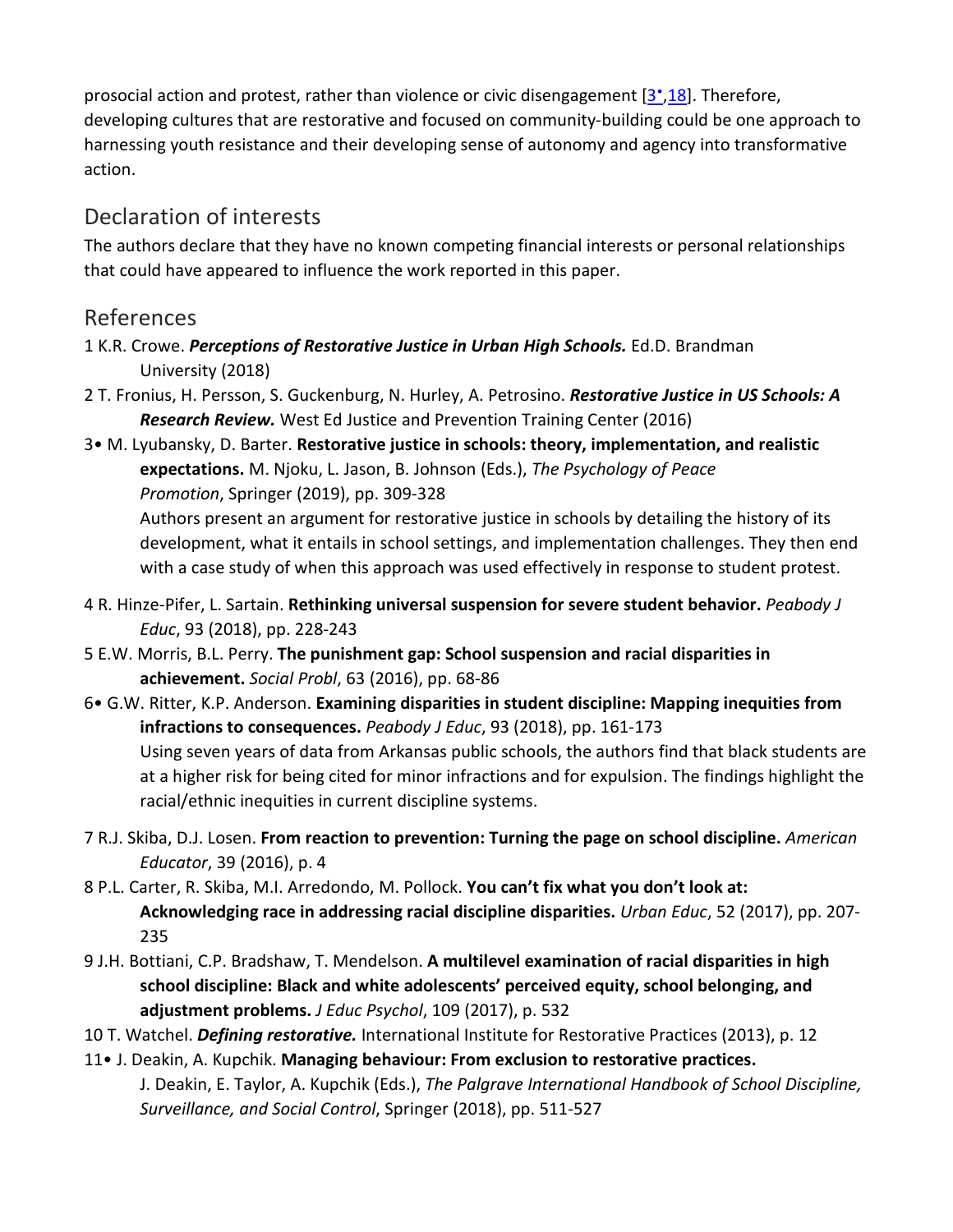The authors outline possible approaches to adolescent behavior and rebellion in schools as a broad continuum from punitive to restorative. They then detail the contextual factors that influence these systems and challenges to implementing restorative practices.

- 12 A. Eunkyung. **Restorative justice as a tool of education of empowerment and social change in South Korea.** D.S.W. Wong, T. Gavrielides (Eds.), *Restorative Justice in Educational Settings and Policies: Bridging the East and West*, RJ4All Publications (2019), pp. 64-75
- 13 K. Kwan Yuyi. **Restorative journey in Singapore schools.**  D.S.W. Wong, T. Gavrielides (Eds.), *Restorative Justice in Educational Settings and Policies: Bridging the East and West,* RJ4All Publications (2019), pp. 122-135
- 14 M. Schiff. **Can restorative justice disrupt the 'school-to-prison pipeline?'** *Contemp Justice Rev*, 21 (2018), pp. 121-139
- 15•• D.S.W. Wong, T. Gavrielides (Eds.), *Restorative Justice in Educational Settings and Policies: Bridging the East and West,* RJ4All Publications (2019) This book offers a broad perspective of implementation and research on restorative practices in schools across the globe. Chapters include descriptions and evaluations of implementation in the United States, Europe, and across Asia.
- 16 A.H. Normore, B. Jarrett. **Implementing restorative processes to mediate conflict and prevent violence in urban schools.** S. Singh, N. Erbe (Eds.), *Creating a Sustainable Vision of Nonviolence in Schools and Society*, IGI Global Publishers (2017), pp. 222-237
- 17 M.R. Warren, D. Goodman. *Lift Us Up, Don't Push Us Out!: Voices from the Front Lines of the Educational Justice Movement.* Beacon Press (2018)
- 18 S. Natividate, G. Varvello. **Restorative justice in European educational settings: Preventing youth violent radicalization.** D.S.W. Wong, T. Gavrielides (Eds.), *Restorative Justice in Educational Settings and Policies: Bridging the East and West,* RJ4All Publications (2019), pp. 28-44
- 19• Youth Empowerment and Innovation Project. *Youth Radicalisation, Restorative Justice and the*  Good Lives Model: Comparative Findings from Seven Countries. IARS Publications (2018) This report compiles findings on youth radicalization and prevention from seven European countries. While the main focus is on enhancing social belonging and minimizing the risks of radicalization, the report also specifically focuses on the potential of restorative approaches.
- 20 American Psychological Association Zero Tolerance Task. **Are zero tolerance policies effective in the schools?: An evidentiary review and recommendations.** *Am Psychologist*, 63 (2008), p. 852
- 21 T. Gavrielides. *The psychology of restorative justice: Managing the power within.* Ashgate (2016)
- 22•• T. González, H. Sattler, A.J. Buth. **New directions in whole-school restorative justice implementation.** *Conflict Resolut Q*, 36 (2019), pp. 207-220

This paper makes the theoretical case for effective implementation of restorative justice in a school setting through a whole-school approach. The authors then detail results from a seven year case study of a high school to support this argument and demonstrate how it can be achieved.

23 B. Morrison. **Bullying and victimisation in schools: A restorative justice approach.**  A. Graycar (Ed.), *Trends and Issues in Crime and Criminal Justice*, Vol. 219, Australian Institute of Criminology (2002), pp. 1-6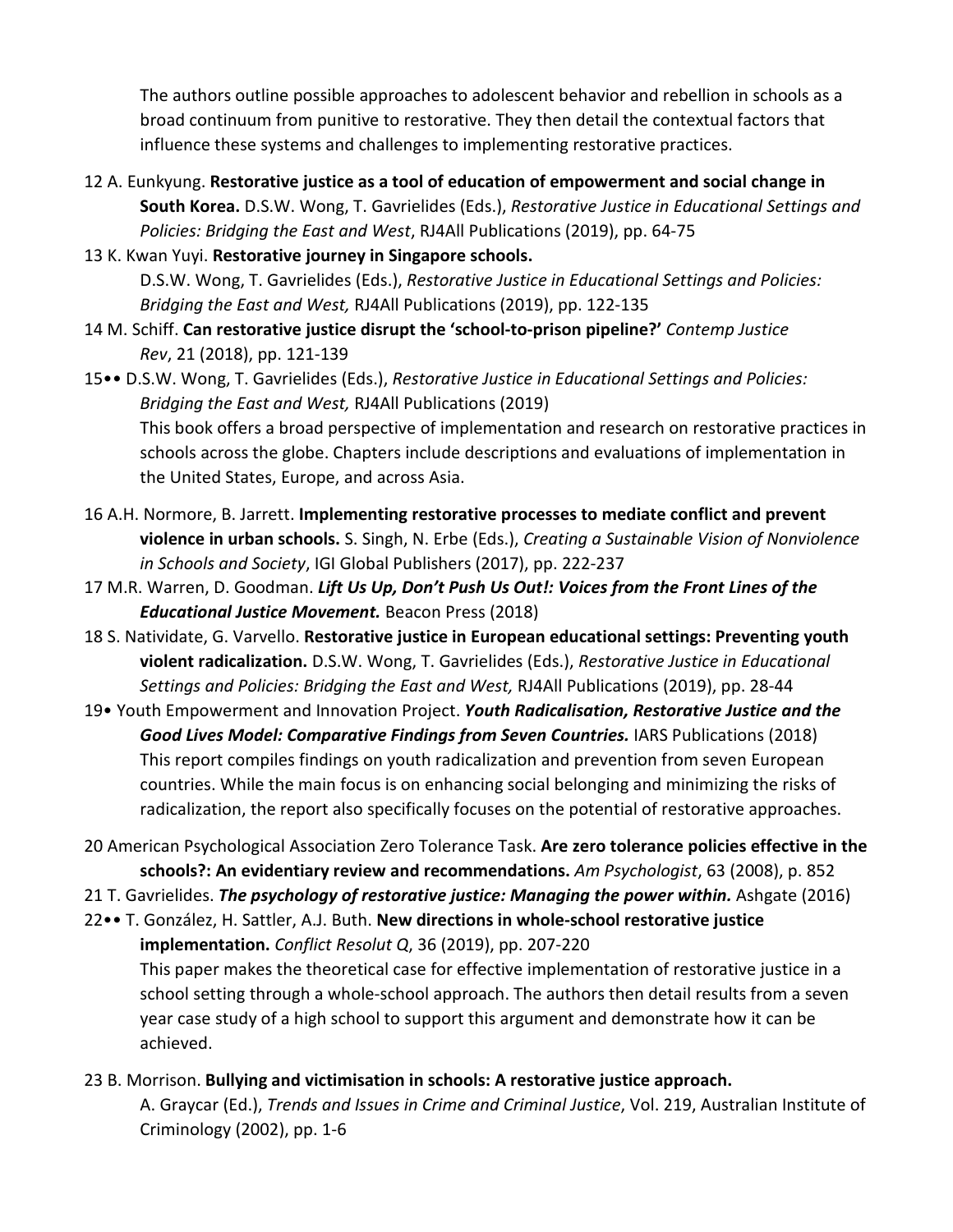- 24 J. Oudshoorn. **Trauma-informed rehabilitation and restorative justice.** T. Gavrielides (Ed.), *The Psychology of Restorative Justice: Managing the Power Within*, Routledge (2016), pp. 159-182
- 25. M.A. Small. *Principal Perspectives on the Implementation of Restorative Practices in Urban Middle Schools* **[PhD Thesis].** Sage Graduate School (2018)

26 M. Lyubansky, E. Shpungin. **Challenging power dynamics in restorative justice.**  T. Gavrielides (Ed.), *The Psychology of Restorative Justice: Managing the Power Within*, Routledge (2016), pp. 183-203

27• K.E. Reimer. **Relationships of control and relationships of engagement: How educator intentions intersect with student experiences of restorative justice.** *J Peace Educ*, 16 (2019), pp. 49- 77, 10.1080/17400201.2018.1472070

The author presents a comparative case study of a school in Scotland and one in Canada to examine both educators' intentions and students' experiences in school contexts where restorative practices have been implemented.

- 28 H. Zehr. **Evaluation and restorative justice principles.** E. Elliott, R.M. Gordon (Eds.), *New Directions in Restorative Justice: Issues, Practice, Evaluation*, Willan (2005), pp. 296-303
- 29• M. Frias-Armentia, J.C. Rodríguez-Macías, V. Corral-Verdugo, J. Caso-Niebla, V. García-Arizmendi. **Restorative justice: A model of school violence prevention.** *Sci J Educ*, 6 (2018), pp. 39-45 This study identifies the ways that restorative practices have been implemented in middle schools in Mexico. The findings suggest that while restorative approaches are used in name in some settings, few of these schools actually address school democratization or student agency.
- 30 C. Wainryb, M. Pasupathi. **"I hurt him": From morally relevant actions to moral development, by way of narrative.** C. Helwig (Ed.), *New Perspectives on Moral Development*, Routledge (2018), pp. 105-120

31 H. Blagg, T. Anthony. **Restorative justice or indigenous justice?** H. Blagg, T. Anthony (Eds.), *Decolonising Criminology*, Palgrave Macmillan (2019), pp. 133-152

32•• A. Gregory, R.J. Skiba. **Reducing suspension and increasing equity through supportive and engaging schools.** J.A. Fredericks, A.L. Reschly, S.L. Christenson (Eds.), *Handbook of Student Engagement Interventions*, Elsevier (2019), pp. 121-134 In this chapter, the authors summarize research on punitive approaches to student behavior, and then make the case using psychological theory and research for a multifaceted reform, including restorative practices.

- 33•• H. Norris. **The impact of restorative approaches on well-being: An evaluation of happiness and engagement in schools.** *Conflict Resolut Q*, 36 (2019), pp. 221-234 Comparing three schools with different implementation models of restorative practices, the author uses psychometric measures to assess the impact on students happiness and school engagement. Findings indicate contextual factors, rather than broad models, may be most important.
- 34 B. Hansberry. *A Practical Introduction to Restorative Practice in Schools: Theory, Skills and Guidance.* Jessica Kingsley Publishers (2016)
- 35 W. Glasser. *Choice Theory: A New Psychology of Personal Freedom.* Harper Perennial (1999)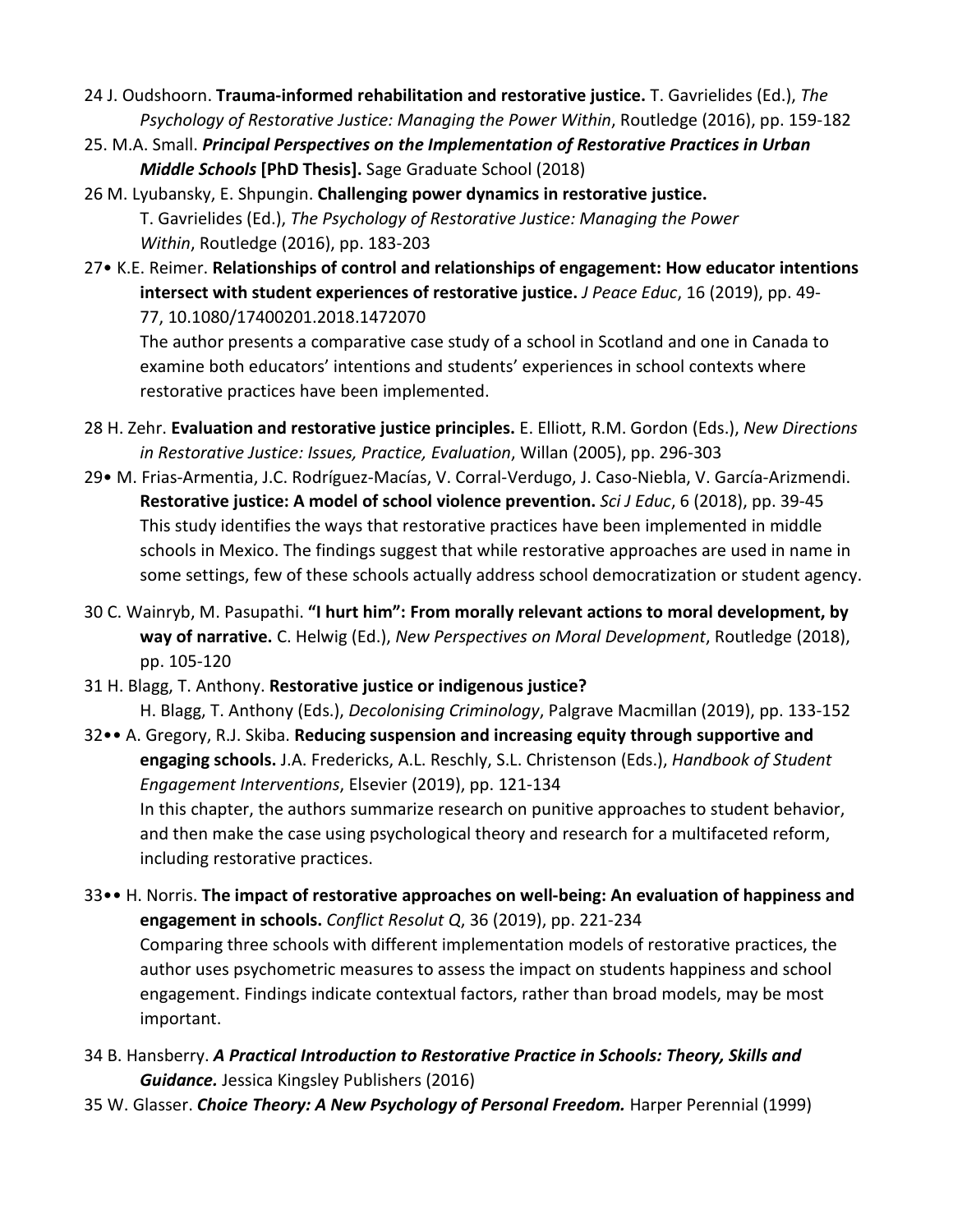- 36 L.M. Murphy. *A Relational Approach to Discipline: A Comparative Case Study of Restorative Justice Implementation in US Secondary Schools* **[PhD Thesis].** University of Southern, California (2018)
- 37 N. Preston. **Restorative practices, affect script psychology and the social and emotional aspects of learning.** T. Gavrielides (Ed.), *The Psychology of Restorative Justice: Managing the Power Within*, Routledge (2016), pp. 65-82
- 38 L. Ortega, M. Lyubansky, S. Nettles, D.L. Espelage. **Outcomes of a restorative circles program in a high school setting.** *Psychol Violence*, 6 (2016), p. 459
- 39• K.C. Mansfield, B. Fowler, S. Rainbolt. **The potential of restorative practices to ameliorate discipline gaps: The story of one high school's leadership team.** *Educ Administration Q*, 54 (2018), pp. 303-323

This paper presents the model of implementation and preliminary results from a participatory research project focusing on restorative practices in a high school across five years. Rates of suspension, and particular for at-risk groups of students, demonstrated declines across this time period.

- 40 A.M. Mayworm, J.D. Sharkey, K.L. Hunnicutt, K.C. Schiedel. **Teacher consultation to enhance implementation of school-based restorative justice.** *J Educ Psychol Consultation*, 26 (2016), pp. 385-412
- 41 G. McCluskey. **Restorative approaches in schools: Current practices, future directions.**  J. Deakin, E. Taylor, A. Kupchik (Eds.), *The Palgrave International Handbook of School Discipline, Surveillance, and Social Contro*l, Springer (2018), pp. 573-593
- 42 A. Wadhwa. *Restorative Justice in Urban Schools: Disrupting the School-to-Prison Pipeline.*  Routledge (2016)
- 43•• J. Acosta, M. Chinman, P. Ebener, P.S. Malone, A. Phillips, A. Wilks. **Evaluation of a whole-school change intervention: findings from a two-year cluster-randomized trial of the restorative practices intervention.** *J Youth Adolescence*, 48 (2019), pp. 876-890, 10.1007/s10964-019- 01013-2

Using a randomized control trial with almost 3000 students in 13 middle schools, the authors evaluated the impact of a whole-school restorative practices intervention on bullying. No difference was found, but students' self-reported experience of restorative practices was related to a number of positive outcomes.

- 44 J. Bolitho, J. Bruce. **Science, art and alchemy: Best practice in facilitating restorative justice.**  *Contemp Justice Rev*, 20 (2017), pp. 336-362
- 45 U. Bronfenbrenner. *The Ecology of Human Development.* Harvard University Press (2009)
- 46 S.A. Power, G. Velez, A. Qadafi, J. Tennant. **The SAGE model of social psychological research.**  *Perspect Psychol Sci*, 13 (2018), pp. 359-372
- 47 Power SA, Velez G: The MOVE framework: meanings, observations, viewpoints, and experiences in processes of social change. Review of General Psychology. In press.
- 48 D.E. DeMatthews, R.L. Carey, A. Olivarez, K. Moussavi Saeedi. **Guilty as charged? Principals' perspectives on disciplinary practices and the racial discipline gap.** *Educ Administration Q*, 53 (2017), pp. 519-555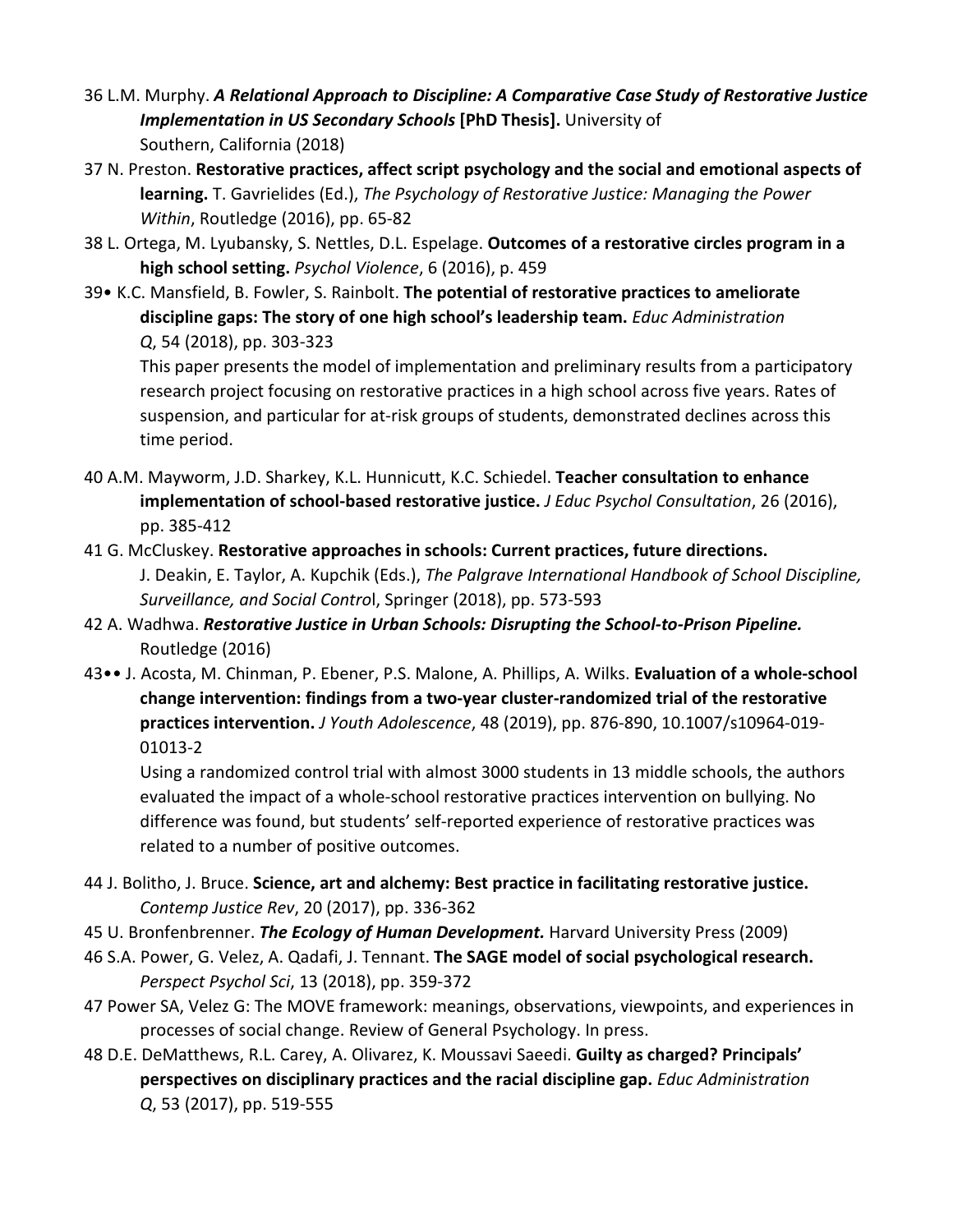- 49 A. White. *Transformative School-Community-Based Restorative Justice: An Inquiry into Practitioners' Experiences.* Loyola Marymount University (2019)
- 50 S. Rainbolt, E.S. Fowler, K.C. Mansfield. **High school teachers' perceptions of restorative discipline practices.** *NASSP Bulletin* (2019) 0192636519853018
- 51• C.H. Augustine, J. Engberg, G.E. Grimm, E. Lee, E.L. Wang, K. Christianson, A.A. Joseph. *Can Restorative Practices Improve School Climate and Curb Suspensions? An Evaluation of the Impact of Restorative Practices in a Mid-Sized Urban School District.* RAND (2018) This report presents the findings from a random control trial of restorative practices in Pittsburgh public schools over two years. Findings include improved school climate (according to teachers) and reduced suspension rates, but not improved academic outcomes.
- 52 A. Gregory, K. Clawson, A. Davis, J. Gerewitz. **The promise of restorative practices to transform teacher-student relationships and achieve equity in school discipline.** *J Educ Psychol Consultation*, 26 (2016), pp. 325-353
- 53 T.L. Tolefree. *A Comprehensive Approach for Implementing School-Based Restorative Practices.*  Koinonia Leadersh Acad (2017)
- 54 E.L. Wang, E. Lee. **The use of responsive circles in schools: An exploratory study.** *J Positive Behav Interventions*, 21 (2019), pp. 181-194
- 55 A. Gregory, F.L. Huang, Y. Anyon, E. Greer, B. Downing. **An examination of restorative interventions and racial equity in out-of-school suspensions.** *Sch Psychol Rev*, 47 (2018), pp. 167-182
- 56•• J.B. Pena-Shaff, B. Bessette-Symons, M. Tate, J. Fingerhut. **Racial and ethnic differences in high school students' perceptions of school climate and disciplinary practices.** *Race Ethnicity Educ*, 22 (2019), pp. 269-284

This study uses questionnaire data with 1,444 students in 3 high schools to investigate school climate, suspensions, and perceptions of fairness. The authors find that these perceptions impact students experiences, with student race being the most significant predictor. Restorative approaches are presented as a possible response.

- 57 E.R. Gaines. *Restorative practices and student well-being in urban schools* **[PhD Thesis].** Rutgers University-Graduate School of Applied and Professional Psychology (2019)
- 58 A.A. Payne, K. Welch. **The effect of school conditions on the use of restorative justice in schools.**  *Youth Violence and Juvenile Justice*, 16 (2018), pp. 224-240
- 59 J.M. Nelson. *Middle and High School Principals' Perceptions of Exclusionary Discipline Practices [PhD Thesis].* Tennessee State University (2016)
- 60 S.Y. Song, S.M. Swearer. **The cart before the horse: The challenge and promise of restorative justice consultation in schools.** *J Educ Psychol Consultation*, 26 (2016), pp. 313-324
- 61 National Academies of Sciences, Engineering, and Medicine. *The Promise of Adolescence: Realizing Opportunity for All Youth.* National Academies Press (2019)
- 62 R. Thornberg, U.B. Thornberg, R. Alamaa, N. Daud. **Children's conceptions of bullying and repeated conventional transgressions: moral, conventional, structuring and personal-choice reasoning.**  *Educ Psychol*, 36 (2016), pp. 95-111
- 63 Recchia HE, Wainryb C, Faulconbridge O., Pasupathi M: To err is human: Forgiveness across childhood and adolescence. Social Development In press. https://0-doiorg.libus.csd.mu.edu/10.1111/sode.12413.